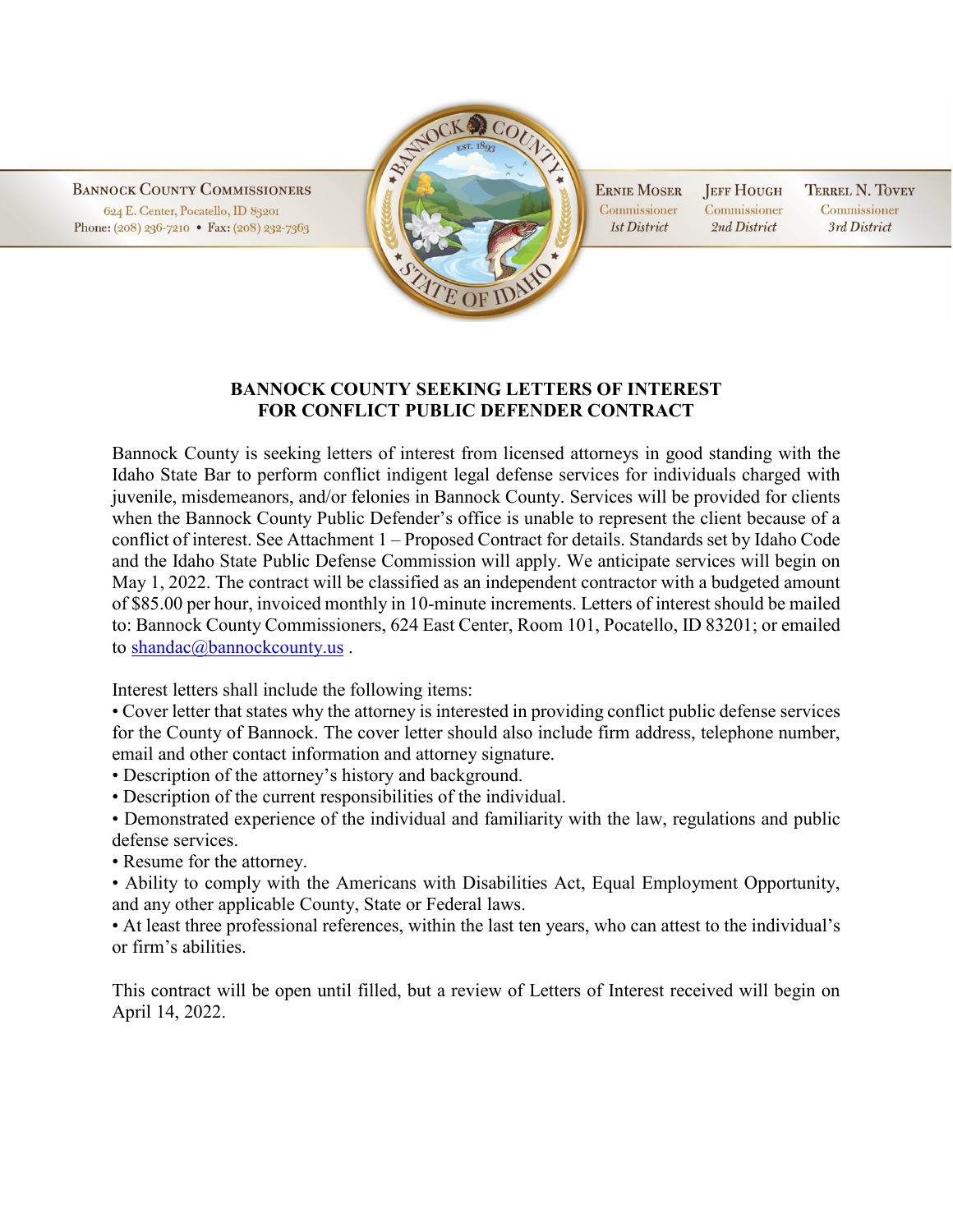# **Attachment 1 – Proposed Contract**

# **PROFESSIONAL SERVICES CONTRACT AND RETAINER AS CONFLICT COUNSEL FOR INDIGENT PERSONS**

**THIS CONTRACT FOR PROFESSIONAL SERVICES,** made and entered into on the \_\_\_\_\_ day of \_\_\_\_\_\_\_\_\_, 2022 and effective the day of \_\_\_\_\_\_\_\_\_\_, 2022, by and between Bannock COUNTY, a political subdivision of the State of Idaho, acting by and through its duly elected Board of Commissioners, hereinafter called "COUNTY", and \_\_\_\_\_\_\_\_\_\_, hereinafter called "COUNSEL";

#### **WITNESSETH:**

**WHEREAS,** COUNTY is required by law to provide legal representation to certain needy and incapacitated persons at public expense; and

**WHEREAS,** COUNTY has met its statutory requirements under Idaho Code §§19-859(1)-(3) by providing for legal representation of needy person by employing and budgeting for a Public Defender Department with duly qualified and licensed attorneys; and

**WHEREAS**, the County Public Defender Department may, from time to time, be unable to represent said needy person(s) due to actual and/or legal conflicts of interest that have arisen or reasonably may arise during the course of representation; and

**WHEREAS**, COUNSEL is an attorney duly licensed to practice law in the State of Idaho, and is otherwise competent to counsel and defend a person charged with a crime and maintain an office for the practice of law in Bannock County, State of Idaho; and

**NOW THEREFORE**, COUNTY and COUNSEL enter into this Agreement on the following terms and conditions:

1. **TERM** The term of this contract shall be from through and shall contain the following provisions:

### 2. **CONSIDERATION and COMPENSATION**:

- A. For all other cases, COUNSEL shall be compensated at the rate of \$85.00 per hour.
- B. COUNSEL may petition the Commission for additional compensation. Additional compensation is not guaranteed, and may be limited by COUNTY budget restrictions and appropriations. Compensation requests shall be accompanied by accurate and verifiable reports.
- 3. **DESCRIPTION OF SERVICES**: COUNSEL shall furnish full and adequate representation as may be required to be furnished at public expense, and shall expend such time and effort as may be necessary to discharge the obligation of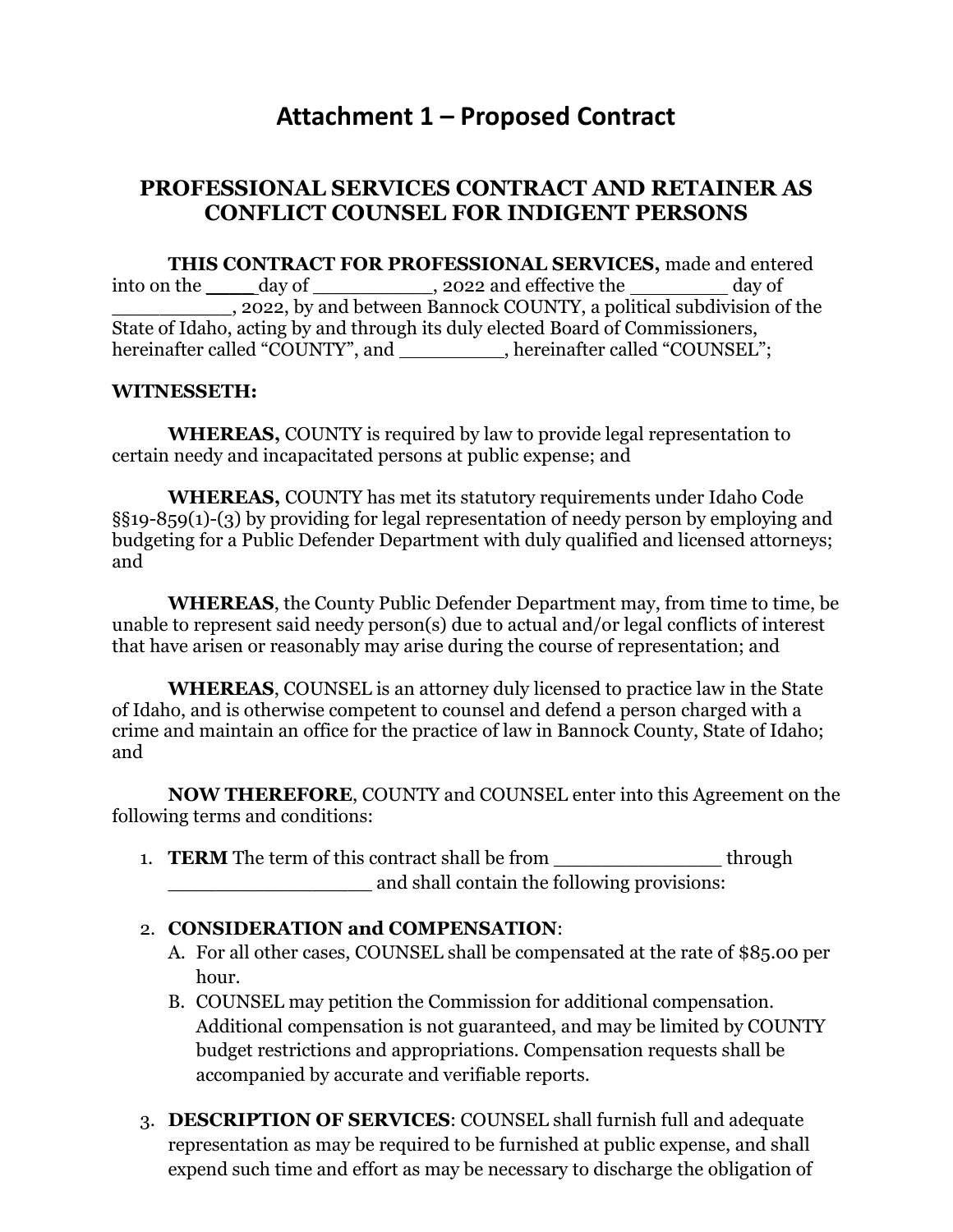the COUNTY to provide representation at public expense, including the following:

- A. Full and adequate representation of such persons as may be determined by the Court to be eligible for such representation at public expense (except where a conflict exists) in the following cases:
	- 1) Persons detained by a law enforcement officer, confined, or who are under a formal charge of having committed, or are being detained under a conviction of, a serious crime, as determined by the Court;
	- 2) Persons subject to proceedings under the provisions of the Uniform Rendition of Accused Persons Act, Idaho Code Title 19, Chapter 45;
	- 3) Persons party to proceedings under the provisions of the Uniform Post-Conviction Procedure Act, Idaho Code Title 19, Chapter 49;
	- 4) Persons formally petitioned to be within the purview of the Youth Rehabilitation Act, Idaho Code Title 16, Chapter 18, or the Juvenile Corrections Act, Idaho Code Title 20, Chapter 5;
	- 5) Persons subject to proceedings under Idaho Code Title 16, Chapters 16 and 20;
	- 6) Persons in contempt proceedings pursuant to Idaho Rule of Civil Procedure 75 or similar provisions of law.
	- 7) Persons subject to proceedings under Idaho Code Section 39-6306, Hearing on Petition for Protection Order;
	- 8) Persons for whom an attorney or guardian ad litem is appointed pursuant to Idaho Code Section 15-5-207(5) to the extent such appointments are lawfully at public expense; and
	- 9) COUNSEL shall be appointed to only represent clients under Paragraphs  $3(A)(4)$  and  $3(A)(5)$ . It is the mutual intent of COUNSEL and of COUNTY that COUNSEL shall serve as the conflict of interest Public Defender for juvenile court and child protection cases in Bannock County and that COUNSEL structure their calendar to make them available primarily to that Court.
- B. Caseload Guidelines:
	- 1) The parties acknowledge that the assigned caseload may include cases that were previously handled by another conflict attorney and/or the public defender's office.
	- 2) COUNSEL acknowledges that they will be assigned new cases as needed by COUNTY.
- C. Except as otherwise provided by law or order of the presiding District Court Judge or Magistrate, COUNSEL's duty to perform the services provided for herein shall extend not only to such persons whom the Court determines, after the commencement of the term of this contract, are entitled to representation at public expense, but also to such persons whom the court has previously determined are entitled to representation at public expense, regardless of the state of the proceeding involving such latter person as of the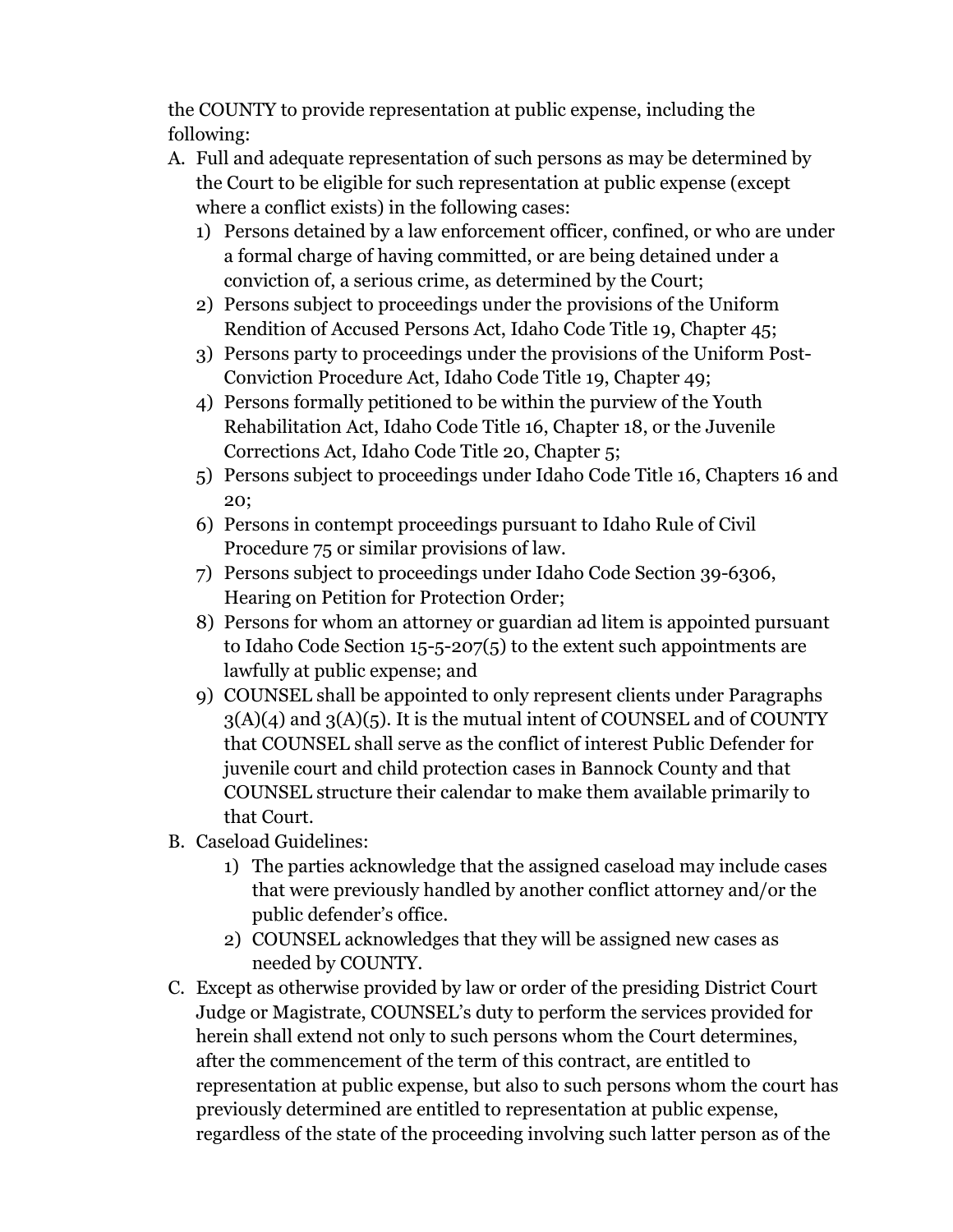date of commencement of the term of this contract unless otherwise ordered by the Court.

- D. Unless otherwise conflicted, COUNSEL shall be available to serve as conflict counsel in any case in which there exists a true conflict, and a public defender or conflict public defender is appointed and removed.
- E. COUNSEL shall not serve as co-counsel in any such manner as to potentially create a conflict without first obtaining court approval. COUNSEL shall be excused from representing persons with whom an actual conflict of interest exists between COUNSEL and such person on legal or ethical grounds when the court having jurisdiction of the case determines that such a conflict exists. In such event, conflict representation shall be provided by court appointment, and the costs of such representation shall not be a charge against the compensation of COUNSEL provided for herein.
- F. COUNSEL shall maintain an office in the State of Idaho, and within 30 miles of Bannock County. Counsel shall promptly and reliably communicate with the court, the Board of Commissioners, and those persons whom COUNSEL represents under the terms of this contract.
- G. COUNSEL's services shall be initiated in each case at the time of the appointment of COUNSEL by the court in which such case is pending. A defendant's indigence may be reassessed at each stage of the proceedings and if the defendant is found not indigent, public representation services for such defendant may be terminated by the court.
- H. COUNSEL shall comport with their obligations under the Idaho Rules of Professional Conduct
- I. To prevent the appearance of conflict of interest, COUNSEL shall not represent any client in any law suit against COUNTY or its employees. COUNTY and COUNSEL agree that the appearance of conflict and remedy under this contract and paragraph are only because of this contract, and any other alleged conflict, real or perceived, will be dealt with separate and apart from this contract on a case-by-case basis.
- J. COUNSEL shall not be prohibited from the outside practice of law.
- K. COUNSEL may subcontract cases either on a case-by-case basis or by a class of case. If COUNSEL subcontracts on a case-by-case basis, subcontracting COUNSEL must be approved by the court. If COUNSEL subcontracts on a class basis, subcontracting counsel must be approved by the Board of County Commissioners before the subcontract takes effect. Subcontracting COUNSEL must meet all qualifications of COUNSEL relevant to the class or type of case being subcontract, and COUNSEL shall be solely responsible for all compensation and expenses of any subcontracted COUNSEL.
- L. COUNSEL shall maintain adequate policies of professional liability insurance at all times with any carrier licensed to issue such insurance in Idaho. COUNSEL shall furnish proof of such insurance to COUNTY upon request.
- M. The parties acknowledge that the Idaho Supreme Court has adopted certain qualifications for public defense counsel in cases where the death penalty may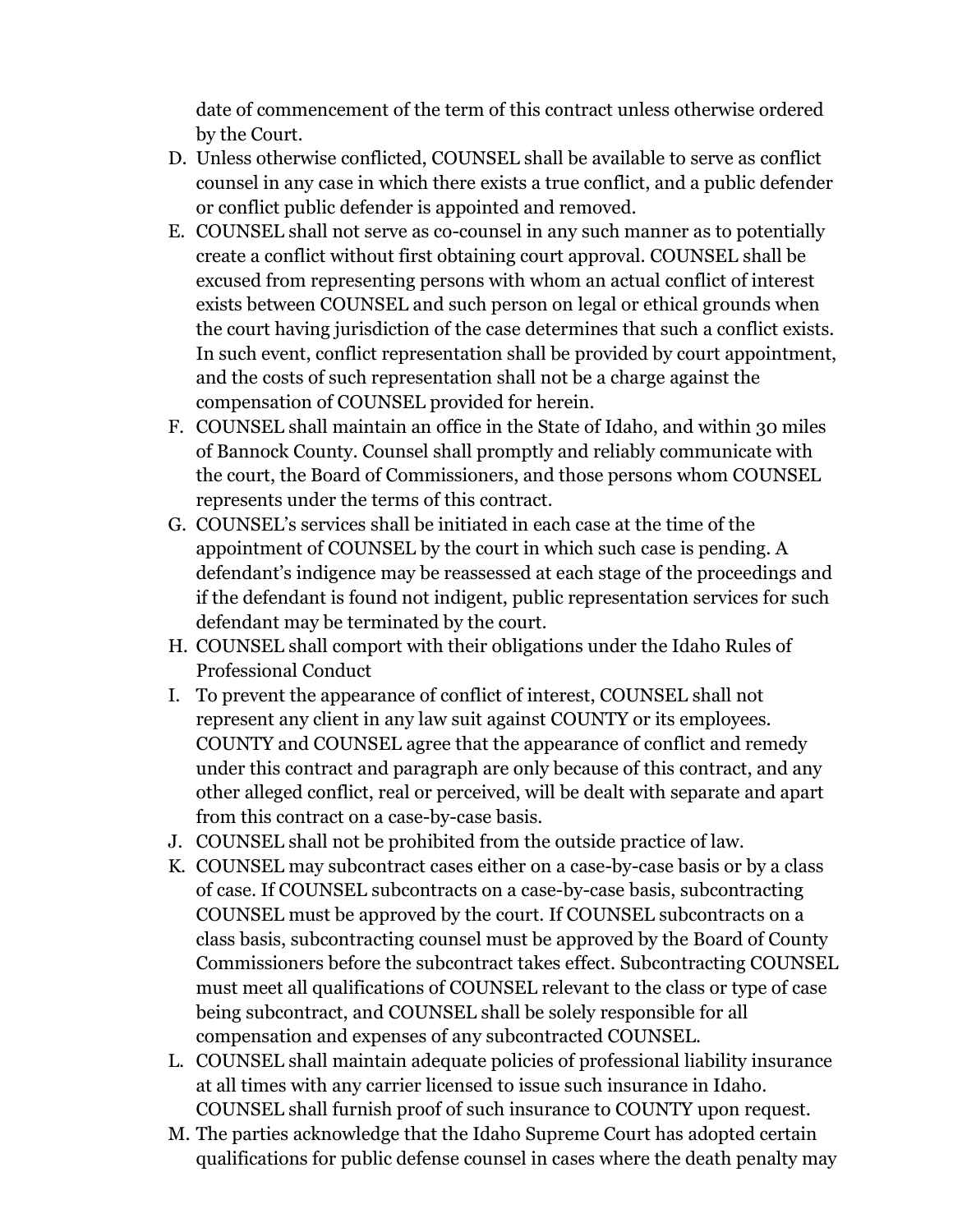be or has been imposed on a defendant. COUNSEL agrees to make good faith efforts to obtain and maintain such qualifications within a reasonable timeframe. However, the parties acknowledge that COUNSEL may be excused from representation if said COUNSEL does not meet the qualifications for either lead trial counsel or co-counsel.

- N. COUNSEL shall continue to represent clients previously appointed under this agreement until the appointing court has granted permission for COUNSEL to withdraw. In the case of termination of this contract, COUNSEL shall continue representation of clients COUNSEL has been appointed to represent under the contract until one of the following conditions has been met:
	- 1) The client's case reaches final disposition, including any appeal, or
	- 2) New counsel has been appointed to the client.

If neither of these conditions has been met after 60 days from the effective termination of the contract, the COUNSEL may file a written motion requesting that the courts appoint a new public defender and allow COUNSEL to withdraw. COUNSEL may petition the Commission for additional compensation for actual representation provided to clients after the effective termination of the contract. This additional compensation is not guaranteed and may be limited by COUNTY budget restrictions and appropriations.

- 4. **RECORDS AND REPORTS**: COUNSEL shall compile and maintain complete and accurate records of each and every case assigned, and submit a monthly report to COUNTY. This monthly report shall include all the cases that COUNSEL has been assigned and the time spent on each case. Additionally, an annual report shall be submitted pursuant to Idaho Code §19-864, et seq., within 30 days of fiscal year-end to the COUNTY regarding the number of persons represented, the crimes involved, and expenditures by category (i.e. investigators, evaluations, extraordinary travel), totaled by kind; and maintain a written and/or digital copy of all criminal files according to standard profession practices.
- 5. **TERMINATION**: This contract shall terminate upon the expiration of the term hereof or upon the happening of any of the following events, whichever shall first occur:
	- A. Upon the death of COUNSEL;
	- B. Upon the inability of COUNSEL to perform any of the professional services provided for hereunder due to physical or mental disability. Physical or mental disability shall be determined by a court of competent jurisdiction or by two licensed physicians.
	- C. Disbarment or suspension from the practice of law, or failure of COUNSEL to maintain his license to practice law in the State of Idaho;
	- D. Material breach of any contract term by either party;
	- E. By 60 day written notice of either party, subject to the conditions found in 3(N) of this agreement. (See subsection 11 for notice requirements.)
	- F. By mutual agreement of the parties hereto, except that the parties must agree in writing regarding the terms of said mutual termination agreement.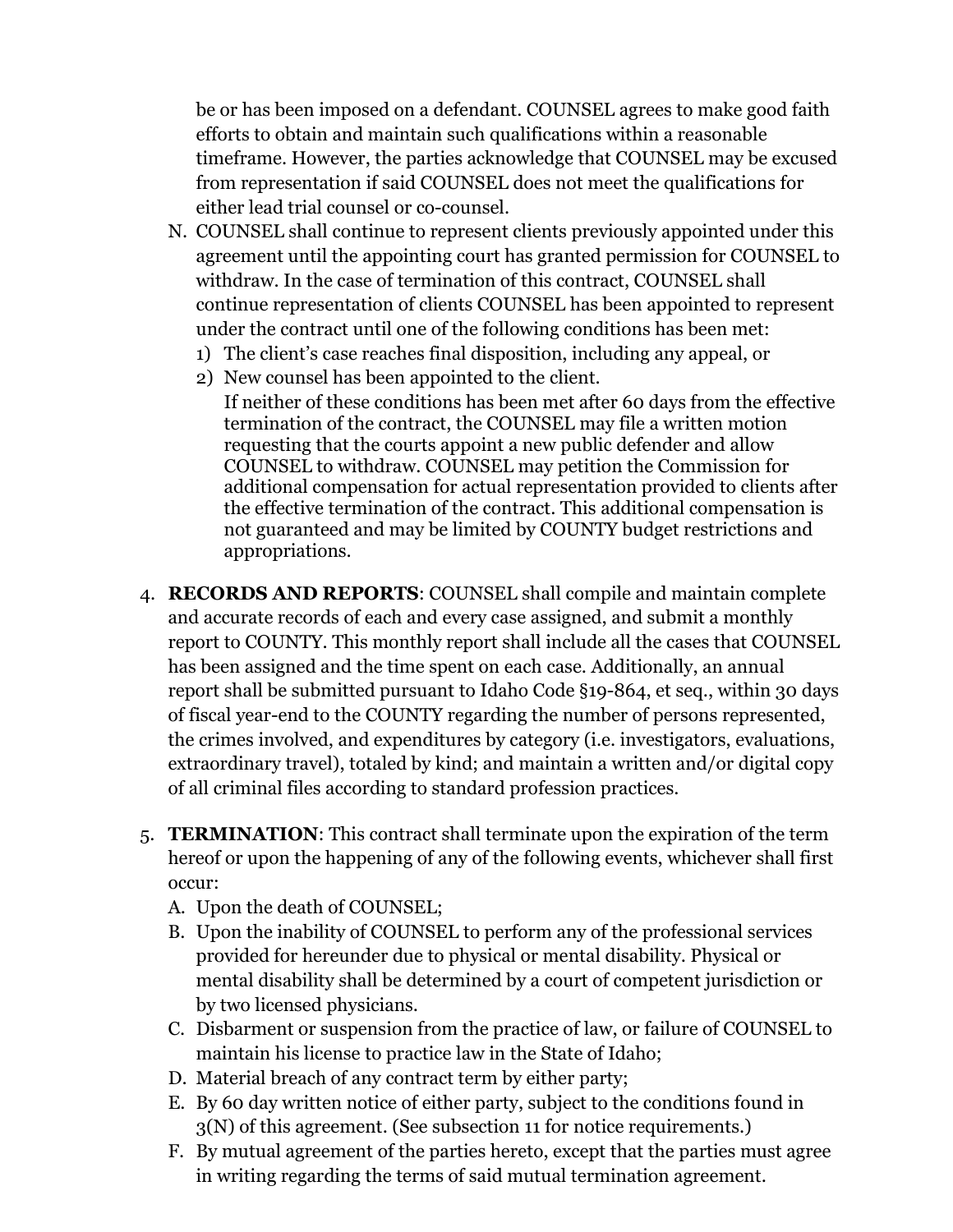- G. Non-appropriation of funds as contemplated by paragraph 2(C).
- 6. **RIGHT OF CONTROL:** COUNTY agrees that it will have no right to control or direct the details, manner, or means by which COUNSEL accomplishes the results of the services performed hereunder. COUNSEL has no obligation to work any particular hours or days or any particular number of hours or days. COUNSEL agrees, however, that his other contracts or services shall not interfere with the performance of his services under this Agreement.
- 7. **INDEPENDENT CONTRACTOR RELATIONSHIP:** COUNSEL is an independent contractor and is not an employee, servant, agent, partner, or joint venturer of COUNTY. COUNTY shall determine the work to be done by COUNSEL, but COUNSEL shall determine the legal means by which it accomplishes the work specified by COUNTY.
- 8. **FEDERAL, STATE, AND LOCAL PAYROLL TAXES:** Neither federal, state or local income taxes, nor payroll taxes of any kind shall be withheld and paid by COUNTY on behalf of COUNSEL or the employees of COUNSEL. COUNSEL shall not be treated as an employee with respect to the services performed hereunder for federal or state tax purposes. COUNSEL understands that COUNSEL is responsible to pay, according to law, COUNSEL income tax. *CONTRACTOR* further understands that COUNSEL may be liable for selfemployment (Social Security) tax to be paid by COUNSEL according to law.
- 9. **FRINGE BENEFITS:** Because COUNSEL is engaged in its own independently established business, COUNSEL is not eligible for, and shall not participate in, any employee pension, health, or other fringe benefit plans of COUNTY.
- 10. **LICENSE AND TRAINING**: COUNSEL shall maintain their license with the Idaho State Bar. COUNSEL shall participate in regular training programs and continuing legal education on criminal defense law in areas relating to their public defense practice.
- 11. **BAR DISCIPLINE**: COUNSEL shall immediately notify COUNTY in writing when COUNSEL becomes aware that a complaint lodged with the Idaho State Bar, or any other state where the attorney is licensed, has resulted in reprimand, suspension or disbarment of any attorney working under this agreement.
- 12. **INDEMNIFICATION**: COUNSEL agrees to indemnify, defend, and hold harmless COUNTY, and its officers, agents and employees, from and against any and all claims, losses, actions, or judgments for damages or injury to persons or property arising out of or in connection with the acts and/or any performances or activities of COUNTY, COUNTY's agents, employees, or representatives under this Agreement.